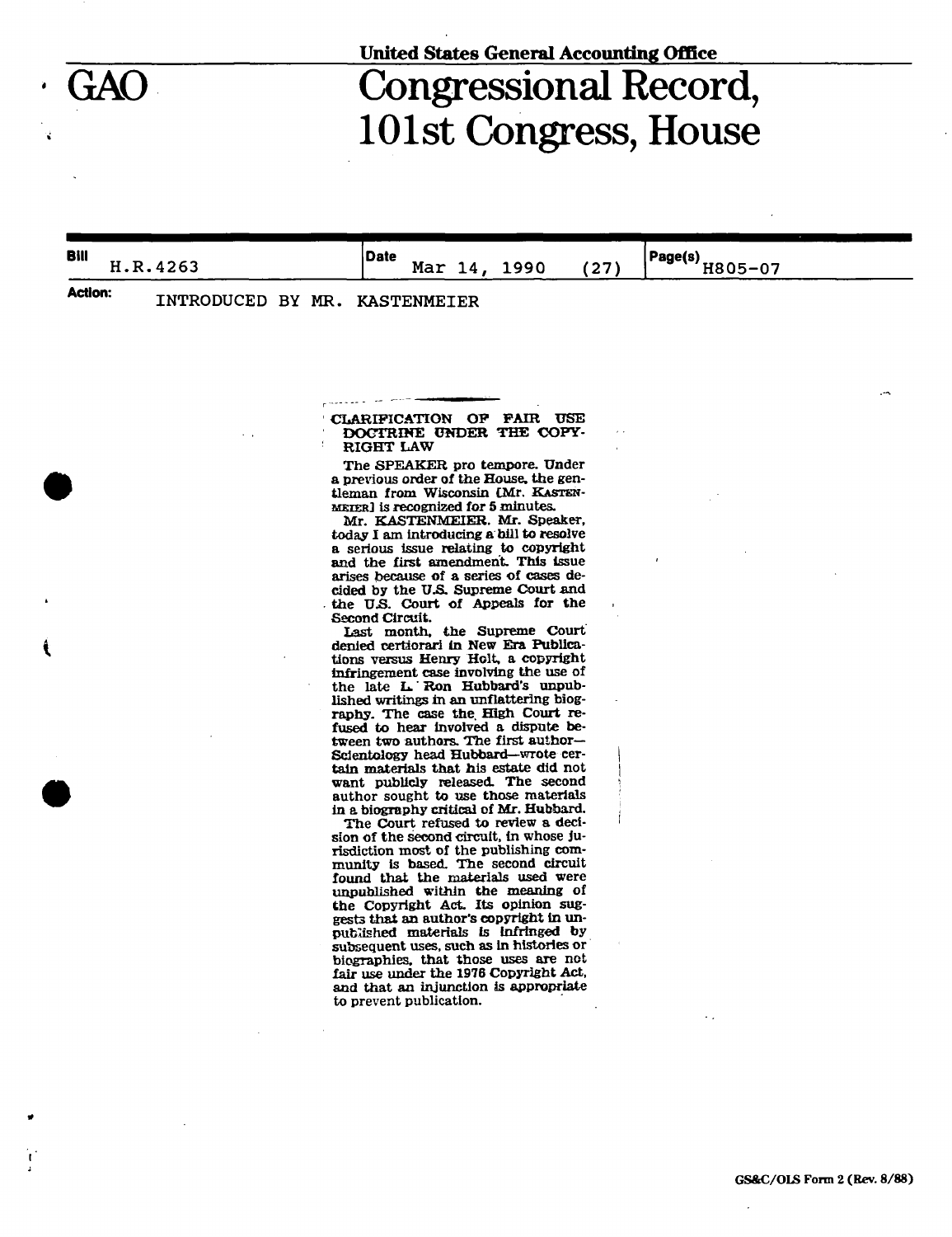Hubbard's representatives lost the case because they waited too long to sue, but the Supreme Court's failure to disapprove the lower court's language has caused an uproar in the academic and publishing communities. It has led distinguished authors to raise the spectre of outside censorship, or worse, to predict unwillingness even to take on controversial but important critical writing. Scholars across the country fear that the copyright laws will be used to prohibit them from quoting primary sources, the basic building blocks of history and biography, that their ability to fully explore controversial topics will be limited, and that in the end the public will be

The second circuit's decision in New Era was only one of a series of cases dealing with the appropriate uses of unpublished works. These cases implicate important copyright, first amendment, and privacy concerns. The Judiciary Committee Subcommittee on Courts, Intellectual Property, and the Administration of Justice, which I chair, has jurisdiction over all of these issues.

I am deeply concerned about the situation arising out of the New Era case. In particular, it appears that the second circuit has adopted a virtual per se rule against fair use of unpublished works and has, moreover, treated unpublished work in a monolithic fashion.

In addition, it appears that the court has also established a similar rule requiring that an injunction be issued when unpublished material is used. This raises troubling questions of prior restraint on publications, which may well violate the first amendment.

My bill is intended to give the courts sufficient flexibility in making both a fair use determination and a decision about whether injunctive relief is appropriate. Some of the difficulties • courts have had about the application of fair use to unpublished works may stem from a conflict between the statutory fair use language and the legislative history to the 1976 act.

New Era's genesis was the U.S. Supreme Court's decision in Harper & Row versus Nation, where the Nation magazine published excerpts from President Gerald Ford's memoirs just before Harper & Row was scheduled to publish them in book form. The Court concluded that:

Cllt has never been seriously disputed that "the fact that the plaintiff's work is unpub-lished • • • is a factor tending to negate the defense of fair use.".Publication of an author's expression before he has authorized its dissemination seriously infringes the author's right to decide when and whether it will be made public, a factor not present In fair use of published works. " " We conclude that the unpublished nature of a work is "[a] key, though hot necessarily determinative, factor" tending to negate a defense<br>of fair use. • • • The obvious benefit to author and public alike of assuring authors the leisure to develop their ideas free from fear of expropriation outweighs any short-

term "news value" to be gained from premature publication of the author's expression.

The second circuit expanded upon the opinion in the Nation case in Salinger versus Random House, which involved the use of the author J.D. Salinger's unpublished letters in a biography. The court concluded that if a biographer "copies more than minimal amounts of (unpublished) expressive content, he deserves to be enjoined." It therefore preliminarily enjoined the galleys of the biography.

In New Era, the second circuit once again extended the high court's Nation opinion, finding that:

The fair use doctrine encompasses all claims of first amendment in the copyright field [and that, citing *Salinger]* copying of 'more than minimal amounts' of unpublished expressive material calls for an injunction • • \*.

In a denial of a rehearing in New Era, its author did clarify his original opinion, stating that an "injunction is not the automatic consequence of infringement and that equitable considerations always are germane \* \* \*." He amended the opinion so that it now reads:

• \* \* *under ordinary circumstances* the copying of "more than minimal amounts" of unpublished expressive material calls for an injunction • • • [added words italic]

In addition, the author of the Salinger opinion used the same opportunity to clarify that opinion. The original language he used was: "If [the biographer] copies more than minimal amounts of (unpublished) expression, he deserves to be enjoined." Instead, he wrote, the latter phrase should have read "he deserves to be found liable for infringement."

While these clarifications are important, they have not stemmed the controversy. The concerns continue to be ardently expressed.

At its core, these cases implicate important societal conflicts. In the Nation case, the Supreme Court noted that

The Framers intended copyright  $\cdot \cdot \cdot$  to be the engine of free expression [and that it] is intended to Increase and not impede the harvest of knowledge.

The constitutional mandate to create copyright laws represents a careful balance between the rights of authors, publishers, and the public. That mandate, and those laws, encourage free and open expression, and the fullest possible public access to that expression. Sometimes these goals are inherently in conflict, and those conflicts are seemingly irreconcilable. Moreover, we cannot ignore cherished rights of privacy that may also be affected.

The approach to the fair use doctrine taken in this series of cases appears to be at odds with Congress' intent in codifying the fair use doctrine in the 1976 Copyright Act. Copyright law encourages creativity by granting authors a limited monopoly in their works. Through the "fair use" doctrine, however, some copyrighted material may be used despite the wishes of the copyright owner. Pair use (17 U.S.C. 107) is an equitable doctrine, promoting society's interests by encouraging a second author's use of reasonable portions of a first author's work. Its application is to be decided case-by-case, taking into account various, and often conflicting, interests, including the nature of the work and its subsequent use, the amount used by the second author, and the harm to the first author's market.

At the heart of the controversy is the struggle to formulate a flexible yet articulate standard of fair use. We want fair use to be broadly defined so that judges can apply it to fit the facts of a particular case. Yet the laws must also give citizens a concrete idea of what is permissible behavior and what is not. In the current controversy, authors claim that the courts have been too rigid in excluding .unpublished works from application of the fair use doctrine. There is a fear that the uncertainty engendered by this series of cases will lead to self-censorship to avoid lawsuits and restraints on publication.

I understand that a broad consensus within the publishing community has developed in support of the legislation I am introducing today. Individual authors, and representatives of PEN, the Authors League, the Association of American Publishers, and others similarly situated, have joined together to. urge an amendment to section 107. This amendment would clarify that section 107 applies equally to unpublished as well as published works. It does not mean that all uses of unpublished works, will be considered fair use, just as not all uses of published works are now considered fair use. It does, however, mean that the same guidelines, set forth in section 107, will apply to published works and to unpublished works, and that these factors apply equally to all such works.

While I have heard from a great many members of the publishing community, I have not heard from all parties who might have an interest in this legislation. Therefore, I am introducing this legislation not only because I believe that these decisions warrant legislative review, but also because hearings will permit the Congress to hear all views and to consider many important questions. For example, should the term "unpublished" be specifically defined? How does this proposed amendment square with the Berne Convention, the international copyright treaty to which the United States adhered just last year? In what instances is injunctive relief appropriate, especially when the first amendment is implicated? Most importantly, how do we balance the interests protected by the copyright laws with legitimate privacy concerns, and with the dictates of the first amendmer.t?

James Madison once noted that "knowledge will forever govern Igno-

the loser.

•